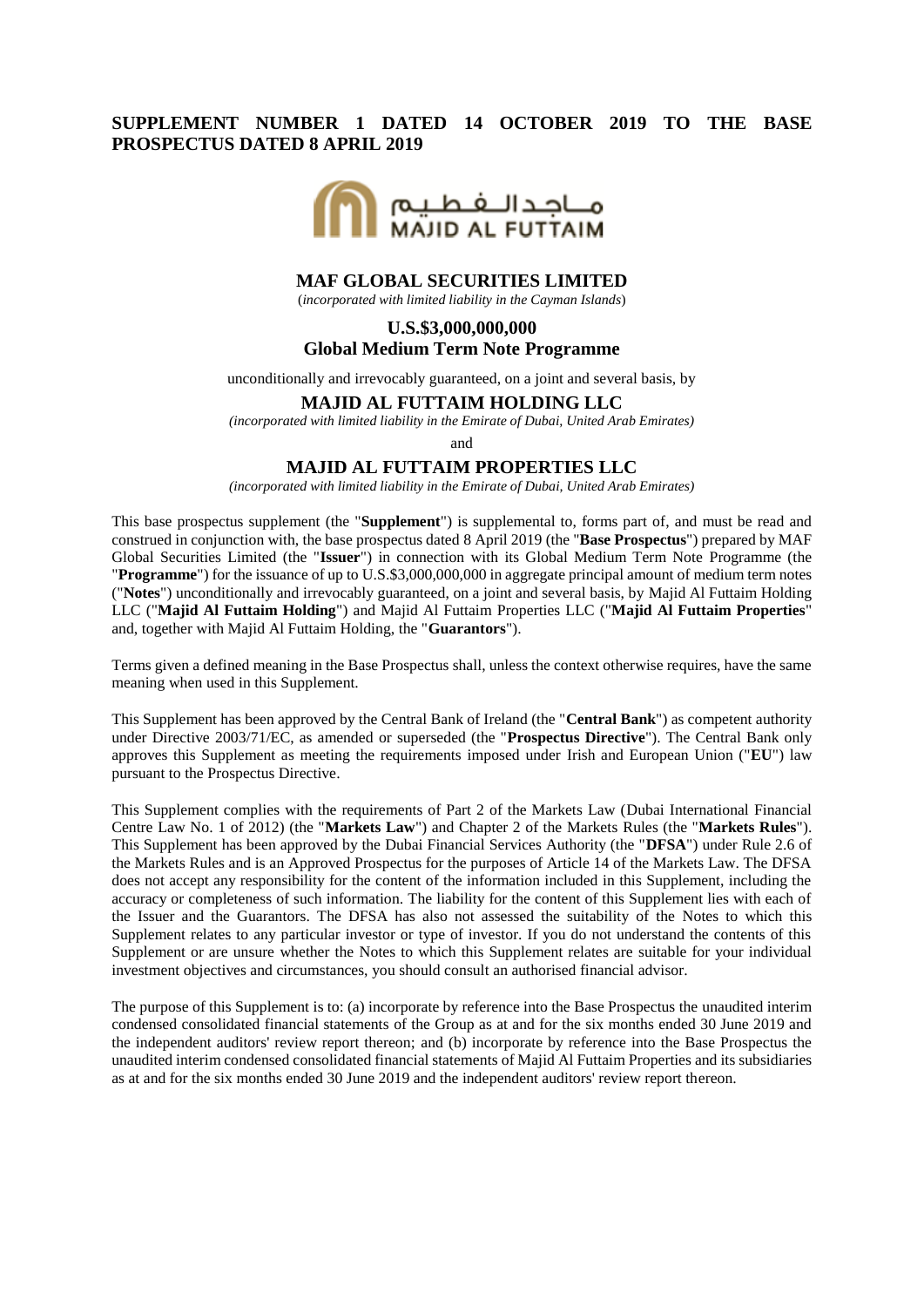## **IMPORTANT NOTICES**

The Issuer and each of the Guarantors accepts responsibility for the information contained in this Supplement. To the best of the knowledge of the Issuer and each Guarantor (each having taken all reasonable care to ensure that such is the case), the information contained in this Supplement is in accordance with the facts and does not omit anything likely to affect the import of such information.

Neither the Dealers nor the Trustee, nor any director, affiliate, adviser or agent of the Dealers or the Trustee, have independently verified the information contained in this Supplement. Accordingly, no representation, warranty or undertaking, express or implied, is made and no responsibility or liability is accepted by the Dealers or the Trustee, nor any director, affiliate, adviser or agent of the Dealers, as to the accuracy or completeness of the information contained in this Supplement or any other information provided by the Issuer or the Guarantors in connection with the Programme.

None of the Dealers, and no director, affiliate, adviser or agent of the Dealers, accepts any responsibility for any acts or omissions of the Issuer, the Guarantors or any other person in connection with the Supplement or the issue and offering of Notes.

To the extent that there is any inconsistency between: (a) any statement in this Supplement or any statement incorporated by reference into the Base Prospectus by this Supplement; and (b) any other statement in, or incorporated by reference into, the Base Prospectus, the statements in (a) above will prevail.

Save as disclosed in this Supplement, no significant new fact, material mistake or inaccuracy relating to the information included in the Base Prospectus which is capable of affecting the assessment of the Notes issued under the Programme has arisen or been noted, as the case may be, since publication of the Base Prospectus.

This Supplement does not constitute an offer of, or an invitation by or on behalf of the Issuer, the Guarantors or the Dealers to subscribe for, or purchase, any Notes.

Copies of this Supplement, the Base Prospectus and the documents incorporated by reference in either: (i) will be available in electronic form on the websites of the Irish Stock Exchange plc trading as Euronext Dublin (www.ise.ie) and Nasdaq Dubai (www.nasdaqdubai.com); and (ii) can be obtained on written request and without charge from the registered office of the Issuer and from the registered office of the Principal Paying Agent as described in the Base Prospectus.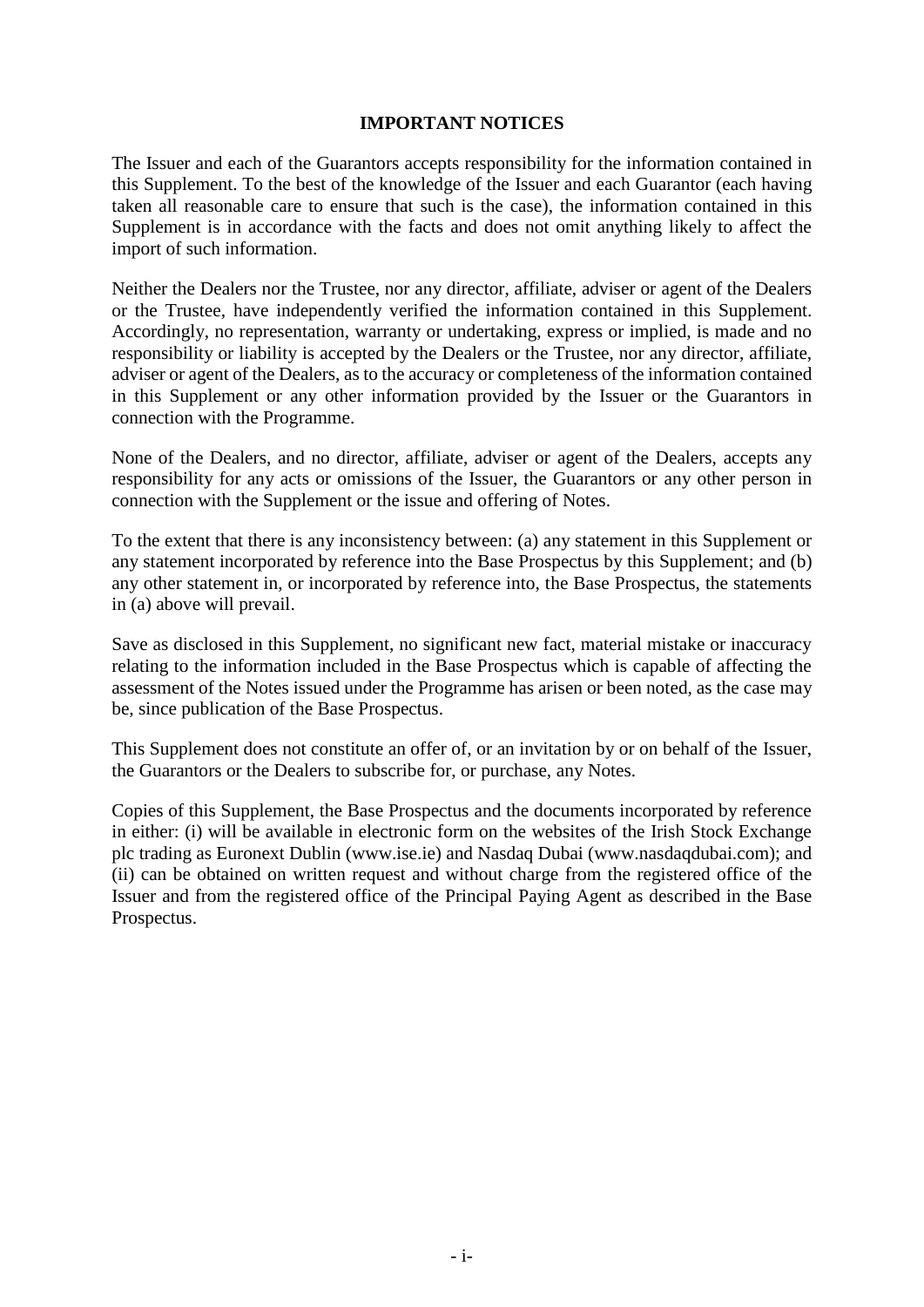# **AMENDMENTS OR ADDITIONS TO THE BASE PROSPECTUS**

With effect from the date of this Supplement, the information appearing in, or incorporated by reference into, the Base Prospectus shall be amended and/or supplemented in the manner described below.

# **PUBLICATION OF H1 2019 FINANCIAL STATEMENTS**

On 27 August 2019, the Group published its unaudited interim condensed consolidated financial statements as at and for the six month period ended 30 June 2019, together with the independent auditors' review report thereon (the "**Group H1 2019 Financial Statements**"). An electronic copy of the Group H1 2019 Financial Statements is available at:

[https://www.ise.ie/debt\\_documents/MAFH%20Condensed%20consolidated%20interim%20F](https://www.ise.ie/debt_documents/MAFH%20Condensed%20consolidated%20interim%20FS%20-%2030%20June%202019_26837f26-3ad4-44c0-9086-3d15d7228b01.pdf) [S%20-%2030%20June%202019\\_26837f26-3ad4-44c0-9086-3d15d7228b01.pdf.](https://www.ise.ie/debt_documents/MAFH%20Condensed%20consolidated%20interim%20FS%20-%2030%20June%202019_26837f26-3ad4-44c0-9086-3d15d7228b01.pdf)

On 19 August 2019, Majid Al Futtaim Properties published its unaudited interim condensed consolidated financial statements as at and for the six month period ended 30 June 2019, together with the independent auditors' review report thereon (the "**MAF Properties H1 2019 Financial Statements**" and, together with the Group H1 2019 Financial Statements, the "**H1 2019 Financial Statements**"). An electronic copy of the MAF Properties H1 2019 Financial Statements is available at:

[https://www.ise.ie/debt\\_documents/MAFP%20-%20Condensed%20Consolidated%20Interim](https://www.ise.ie/debt_documents/MAFP%20-%20Condensed%20Consolidated%20Interim%20Financial%20Statements%2030Jun19_af1fa506-6b34-469e-a5c0-1205fed8db15.pdf) [%20Financial%20Statements%2030Jun19\\_af1fa506-6b34-469e-a5c0-1205fed8db15.pdf.](https://www.ise.ie/debt_documents/MAFP%20-%20Condensed%20Consolidated%20Interim%20Financial%20Statements%2030Jun19_af1fa506-6b34-469e-a5c0-1205fed8db15.pdf)

A copy of the H1 2019 Financial Statements has been filed with the Central Bank and the DFSA and the H1 2019 Financial Statements are incorporated by reference in, and form part of, this Supplement in their entirety and, by virtue of this Supplement, form part of the Base Prospectus.

Any parts of the H1 2019 Financial Statements which are not expressly incorporated by reference in this Supplement as provided above are either not relevant for investors or are covered elsewhere in this Supplement.

Any documents themselves incorporated by reference in the H1 2019 Financial Statements shall not form part of this Supplement.

Unless specifically incorporated by reference into this Supplement, information contained on any website referred to in this Supplement does not form part of this Supplement.

## **Significant or Material Change**

The sub-section headed "*Significant or Material Change*" on page 177 of the Base Prospectus shall be deemed to be replaced in its entirety with the following paragraphs:

"There has been no significant change in the financial or trading position of the Issuer and no material adverse change in the financial position or prospects of the Issuer, in each case, since 31 December 2018.

There has been no significant change in the financial or trading position of each Guarantor and its respective subsidiaries, taken as a whole, since 30 June 2019. There